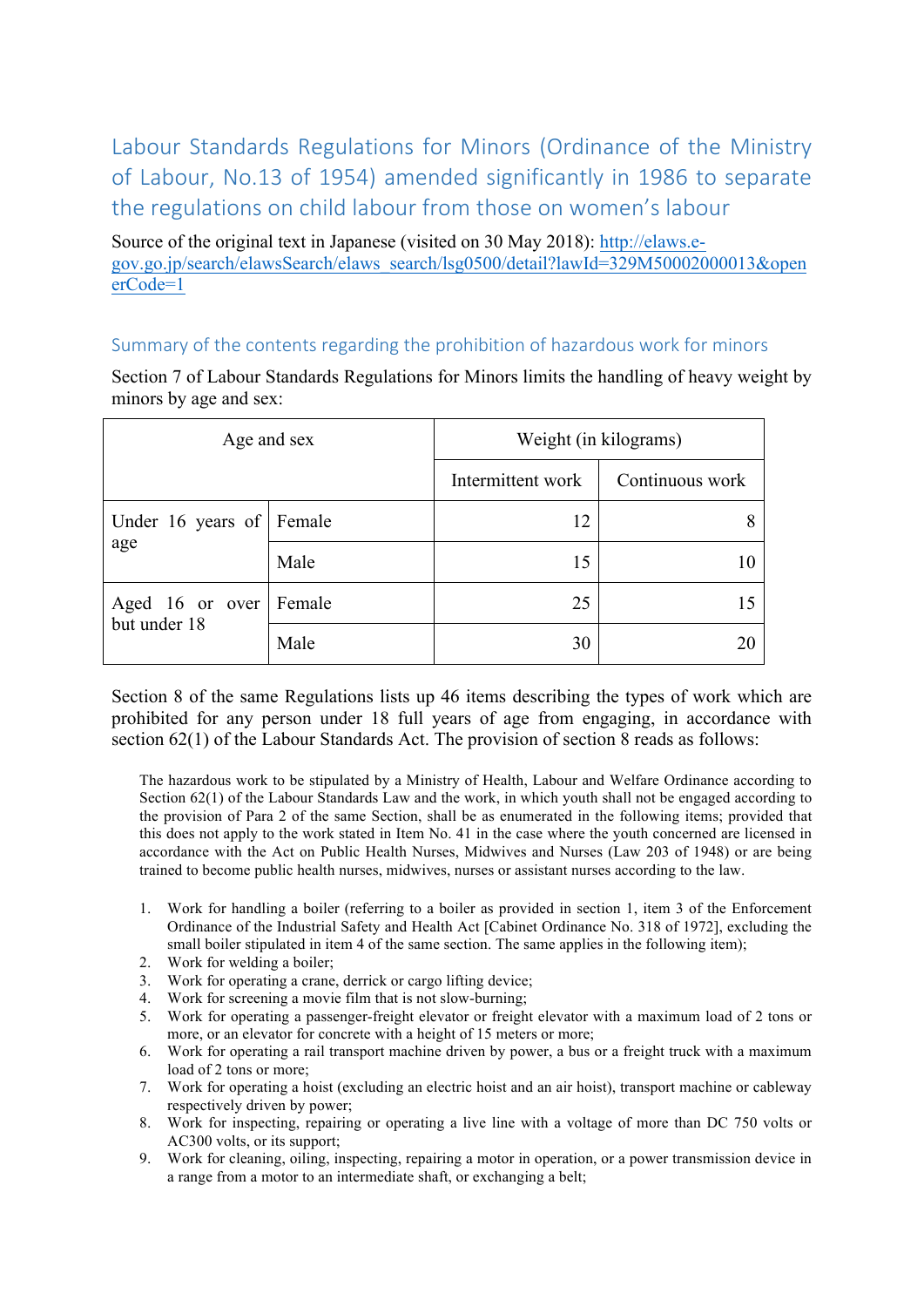- 10. Slinging work for a crane, derrick or cargo lifting device (excluding the assistant work in the slinging work, in which two or more workers are engaged.);
- 11. Work for igniting a liquid burner with a maximum consumption of 400 litters or more per hour;
- 12. Work for operating a civil engineering machine or a ship cargo handling machine respectively driven by power;
- 13. Rolling milling work for rubber, rubber compound or synthetic resin;
- 14. Work for feeding timber to a circular sawing machine with a diameter of 25 cm or more(excluding a cross-cut circular sawing machine, a circular sawing machine with an automatic feeder and a circular sawing machine that is not likely to endanger a worker due to repulsion) or a band sawing machine with a saw wheel having a diameter of 75 cm or more;
- 15. Work for adjusting or cleaning a mould of a press machine or a blade portion of a shear respectively driven by power;
- 16. Work for exchanging, connecting or releasing railway cars in a yard;
- 17. Lonely work on tails in a tunnel or in a place with a sight distance of less than 400m, or a place where cars run frequently:
- 18. Metal machining work using a press machine or a forgoing machine respectively driven by steam or compressed air;
- 19. Work for machining a steel plate with a thickness of 8 millimeters or more using a press machine, shear or the like respectively driven by power;
- 20. Deleted
- 21. Work for handling a hand feed planer or a spindle sharper moulder;
- 22. Work for feeding a material to a crusher or grinder of rocks or minerals;
- 23. Work in a place where there is a risk of a landslide or cave-in, or in a hole or pit with a depth of 5 meters or more;
- 24. Work in a place with a height of 5 meters or more where a worker is likely to accidentally fall;
- 25. Work for assembling, disassembling or changing scaffoldings (excluding the assistant work on the ground floor)
- 26. Work for felling a standing tree with a breast height diameter of 35 cm or more;
- 27. Work for producing timber using a skidding machine, skid cableway, etc;
- 28. Work for producing or handling of powder, explosive or ammunition that is likely to explode;
- 29. Work for producing or handling a hazardous material (referring to an explosive substance, combustible substance, oxidizing substance, inflammable substance or inflammable gas stated in Attached Table 1 of the Enforcement Ordinance of Industrial Safety and Health Law  $\frac{1}{1}$ , which is likely to cause an explosion, combustion or ignition:
- 30. Deleted;
- 31. Work for producing or using a compressed gas or liquefied gas;
- 32. Work for handling mercury, arsenic, yellow phosphorus, hydrofluoric acid, hydroxide acid, nitric acid, hydrogen cyanide, sodium hydroxide, potassium hydrochloric, carbolic acid, or any other similar harmful substance;
- 33. Work in a place where the gas, vapour or dust of lead, mercury, chromium arsenic, yellow phosphorus, fluorine, chlorine, hydrogen cyanide, aniline or any other similar harmful substance is emitted;
- 34. Work in a place where the dust or powder of sand, stones, animal hair or the like is remarkable scattered;
- 35. Work in a place exposed to radium radiation, X-rays or any other harmful radiation;
- 36. Work for handling a large amount of a high temperature material, or work I a very hot place;
- 37. Work for handling a large amount of a high temperature material, or work I a very cold place;
- 38. Work at abnormal air pressure;
- 39. Work using an apparatus giving remarkable vibration to the human body such as a rock drill or riveter;
- 40. Work in a place where very large noise is generated;
- 41. Work likely to be exposed to heavy contamination with a pathogen;
- 42. Work for burning, cleaning or slaughtering;
- 43. Work in a prison or mental hospital;
- 44. Work for waiting at a banquet;
- 45. Work of special service trade for pleasure;

 <sup>1</sup> Attached Table 1 of the Enforcement Ordinance of Industrial Safety and Health Law provides definitions of each substances. For example, explosive substances are nitroglycerin, cellulose nitrate etc. Combustible substance are yellow phosphorus, metal lithium etc.